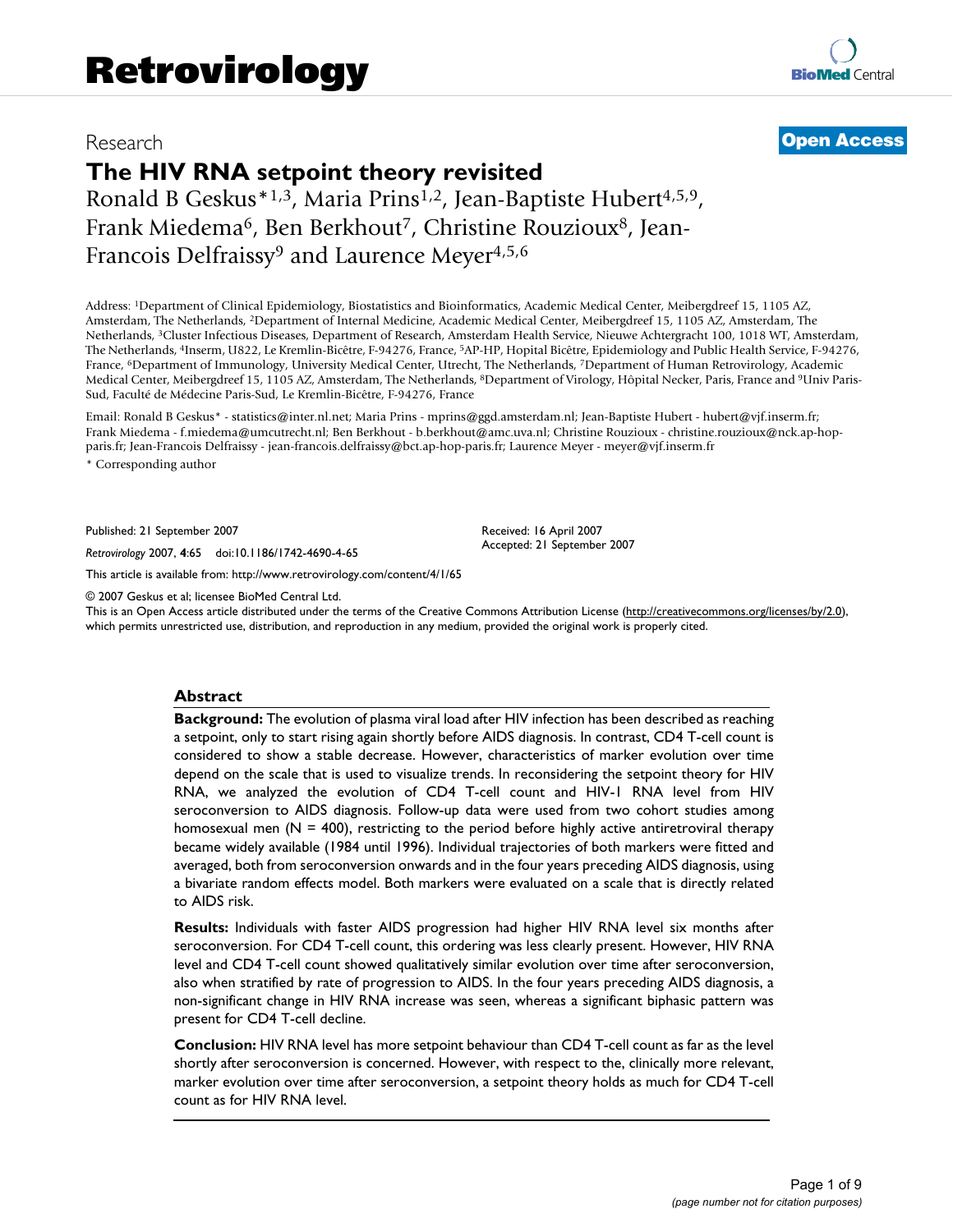### **Background**

CD4 T-cell count and HIV RNA level (viral load) are the most widely used markers of progression to AIDS and death in HIV-1 infected persons. Investigating their natural course after infection and the effect of covariates on this natural course is of great importance for prognosis, deciding when to start highly active antiretroviral therapy (HAART), and the understanding of marker dynamics after HAART interruption. It is generally agreed that CD4 T-cell count shows a consistent decline after HIV infection. For the evolution of viral load, the setpoint theory was introduced soon after the implementation of HIV RNA assays [1,2]. Three components describe the setpoint behaviour after the high peak reached in the first few weeks after infection: viral load remains relatively stable for a certain period (the "setpoint"); individuals who have a higher setpoint level have faster AIDS progression; and shortly before the development of AIDS, viral load rises again. A U-shaped curve has been another way to describe the same phenomenon [3]. As a consequence, individuals with faster AIDS progression have a shorter duration of the plateau phase. The definition of the plateau phase has not been consistent and departure from the plateau phase has been defined as an increase of 0.5 to 1 units from baseline level on the base-10 logarithmic scale [1,4,5]. Aspects of the setpoint theory have been criticized [6-10]. Alternative reasons have been suggested for the apparent stable level of viral load, including lack of sensitivity and precision of the assay used [6] or selection of specific subgroups and short follow-up [8].

The predictive value of the level in viral load reached shortly after seroconversion has been shown convincingly before [\[11](#page-8-0),12]. The aim of this study was to reconsider the two other aspects of the HIV RNA setpoint theory by using a method that allows for a direct comparison of the evolution of two or more markers. By evaluating marker evolution on a scale that is related to progression to AIDS, changes in a marker that do not lead to a change in AIDS risk were considered as clinically irrelevant and therefore seen as stable. The evolution of both markers was modeled and compared from seroconversion onwards and also during the last four years prior to AIDS diagnosis.

#### **Results**

#### *General characteristics*

The 400 persons contributed 2192 person-years of followup and 166 AIDS events. Average follow-up time was 6.0 years for the Amsterdam cohort (maximum 14.0 years) and 5.4 years for the French cohort (maximum 9.3 years). We had 6761 CD4 and 3807 HIV RNA measurements. Of the latter,  $9\%$  (n = 344) were below the detection limit. Only 183 individuals had HIV RNA measurements in the first six months after seroconversion (with a maximum of four per individual). For individuals who started ART during follow-up ( $n = 202$ ), the average time from seroconversion to ART administration was 4.1 years. Six percent of the records were obtained from individuals receiving ART with at least two drugs (mainly Zidovudine (AZT), Didanosine (ddI) or Zalcitabine (ddC) and 0.5% from patients receiving more than two drugs); 22% were obtained under monotherapy (mainly AZT), and the remaining 72% were obtained from persons while not on ART. ART had no significant effect on CD4 T-cell count, but did affect HIV RNA level (table 1). The estimated effect is slightly lower than the one presented by Hubert et al. [7].

#### *Marker evolution from seroconversion onwards*

The evolution of CD4 T-cell count and viral load over time after seroconversion is shown graphically in the figures 1 and 2. Since the effects of cube root of CD4 T-cell count and base-10 logarithm of viral load on AIDS risk showed almost no deviations from linearity, this scale is used in the graphs. However, corresponding backtransformed CD4 T-cell counts are shown on the y-axis. Since the effect of changes in CD4 count on AIDS risk is much larger at low counts than at high counts, changes at high counts give smaller changes in the graph.

Individuals with faster AIDS progression have higher HIV RNA level six months after seroconversion. For CD4 T-cell count, this ordering is less clearly present. However, the averaged individual *patterns* for both markers, as derived from the longitudinal approach, are similar after the first six months following seroconversion (thick black lines, with 95% confidence intervals), but of course they trend in opposite directions. Both curves remain fairly stable during the first few years after seroconversion, but curves become increasingly steeper over time. Similarly, for both markers, evolution differs by subgroup as classified by their disease progression: AIDS occurring  $<3.5$  years (N = 40), 3.5 to 7 years ( $N = 103$ ), >7 years after seroconversion  $(N = 23)$ , and AIDS-free for more than 9 years after seroconversion ( $N = 36$ ). Individuals with fast progression to AIDS – i.e., within 3.5 years after seroconversion and, to a lesser extent, between 3.5 and 7 years – do not have a sta-

**Table 1: Estimates of ART effects on base-10 logarithm of HIV RNA level and cube root of CD4 T-cell count**

|                                                                                                       | <b>HIV RNA</b> |         |         | CD4     |         |      |
|-------------------------------------------------------------------------------------------------------|----------------|---------|---------|---------|---------|------|
|                                                                                                       | effects        | 95% CI  |         | effects | 95% CI  |      |
| monotherapy<br>(first 6 months)                                                                       | $-0.32$        | $-0.39$ | $-0.24$ | 0.02    | $-0.05$ | 0.08 |
| monotherapy<br>(next 6 months)<br>dual therapy<br>(first 6 months)<br>dual therapy<br>(next 9 months) | $-0.12$        | $-0.21$ | $-0.02$ | $-0.02$ | $-0.11$ | 0.06 |
|                                                                                                       | $-0.33$        | $-0.47$ | $-0.18$ | 0.05    | $-0.06$ | 0.15 |
|                                                                                                       | $-0.25$        | $-0.42$ | $-0.08$ | $-0.08$ | $-0.22$ | 0.06 |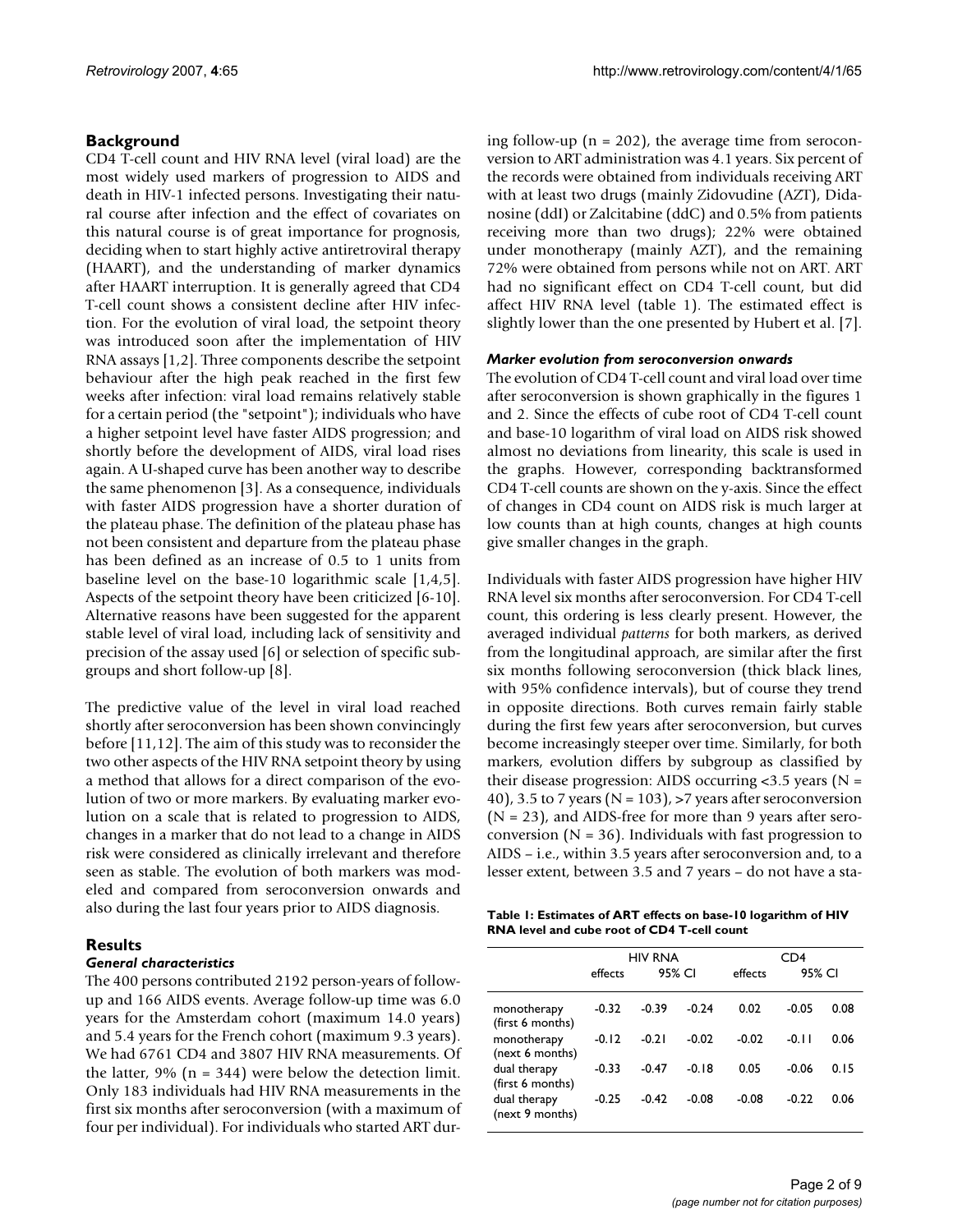

Figure 1

**CD4 count patterns over time after seroconversion**. Scatterplot of CD4 T-cell count values after seroconversion (grey points), together with the fitted least squares curve (i.e. average CD4 T-cell count *values*; thin grey line) and the fitted curve from the random effects model (i.e. average CD4 T-cell count *patterns*; thick black line, with 95% confidence intervals). Average patterns for the groups defined by progression times (in years) are shown as well (dashed grey lines).

ble plateau phase for either marker. The trends in average *value*, derived from the repeated cross-sectional approach (thin grey lines), are very different from the averaged patterns. Only a modest decrease in CD4 T-cell count is seen, which levels off at a value of around 300 cells/ $\mu$ L after eight years. For viral load, a very small increase in average value is seen (from 4.32 to 4.54). However, the estimated curve at later time points suffers from survivorship bias, since individuals with fast disease progression do not contribute to the estimate.

The effects of time-updated marker values on AIDS risk are used to directly compare average patterns of CD4 T-cell count and HIV RNA level on a common scale (figure 3). Numbers on the y-axis are interpreted as follows. Table 2 gives the change in relative AIDS risk per unit change in cube root of CD4 T-cell count and base-10 logarithm in viral load, based on a time-dependent Cox proportional hazards model. Changes in both marker patterns over time after seroconversion correspond to changes in AIDS risk, as shown on the left y-axis. Marker levels at seroconversion (excluding the initial peak for HIV RNA level) have been chosen as reference values (i.e. relative risk 1). Note that a logarithmic scale is used, since this describes the linear effects in a Cox proportional hazards model. For example, over the first four years following seroconversion, the average CD4 T-cell count pattern shows a decline from 656 cells/ $\mu$ L to 364 cells/ $\mu$ L, which implies a drop of  $656^{1/3}$  –  $364^{1/3}$  = 1.55 on the cube root scale. This corresponds to a  $exp(0.5801 \times 1.55) = 2.46$ -fold increase in AIDS risk. The average viral load over the same time span shows an increase by 0.19, corresponding to an exp(1.422  $\times$  0.19) = 1.3-fold increase in risk. In order to double the AIDS risk, the cube root of the CD4 T-cell count should decrease by  $log(2)/0.5801 = 1.19$  (since  $exp(0.5801 \times$  $(1.19) = 2$ , whereas the base-10 logarithm of viral load should increase by  $log(2)/1.422 = 0.49$ . On the right yaxis, the values of CD4 count (on original scale) and viral load (on base-10 logarithmic scale) corresponding with changes in relative risk are shown (again with fitted marker values at seroconversion as reference value). It is seen that the average decrease in CD4 T-cell count over the first ten years induces a much stronger increase in AIDS risk than does the average increase in viral load. Since average viral load remains more stable than CD4 T-cell count on the AIDS-risk scale, one may say that it exhibits more setpoint behavior. However, this difference between the curves actually increases over time after seroconversion: the relative risk ratio RR(CD4)/RR(RNA) increases from  $\exp(0.5801 \times 1.55)/\exp(1.422 \times 0.19) = 1.88$  at four years to  $\exp(4.126)/\exp(1.919) = 9.09$  at ten years after seroconversion.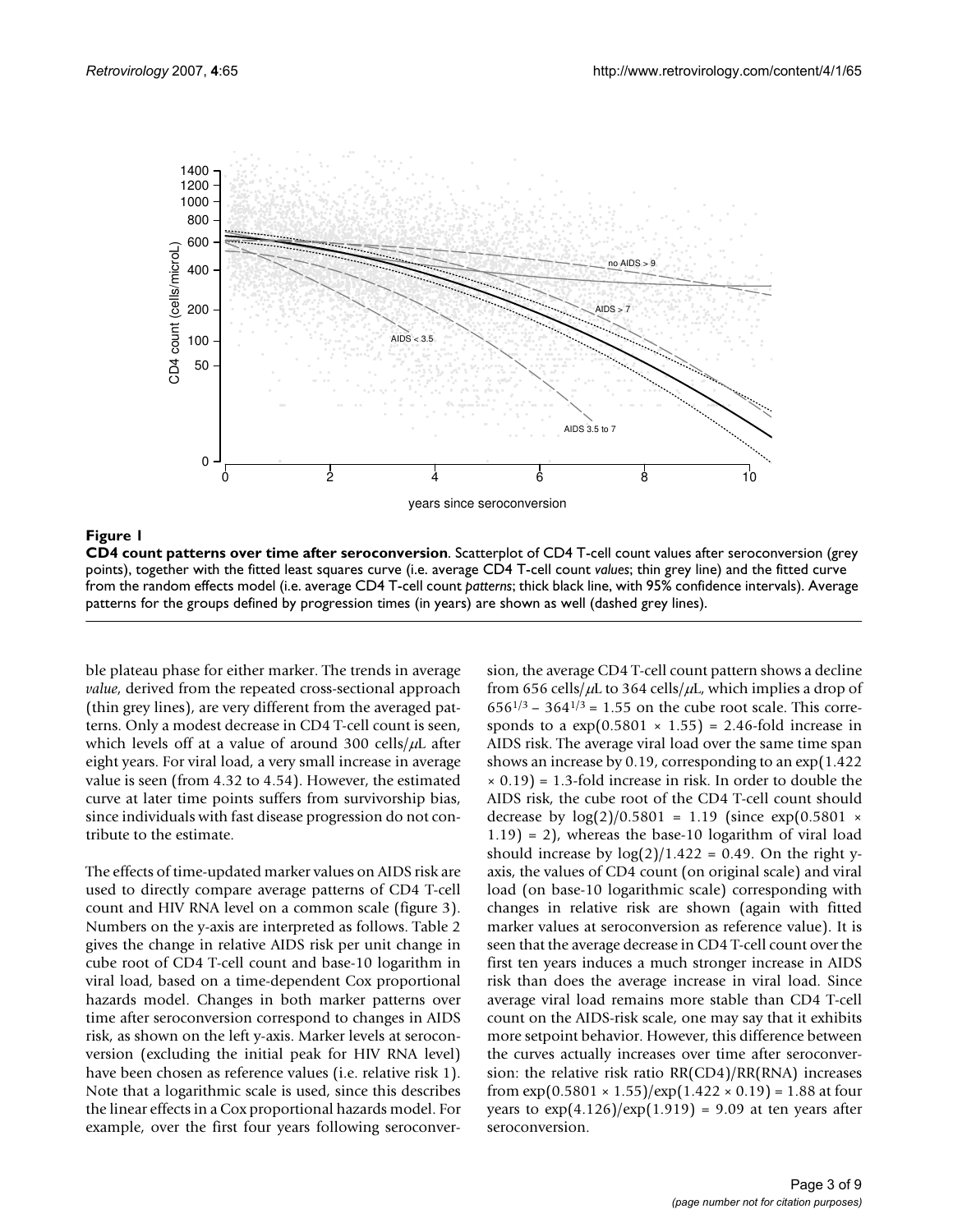

Figure 2

**HIV RNA patterns over time after seroconversion**. Scatterplot of HIV RNA *values* after seroconversion (grey points), together with the fitted least squares curve (i.e. average HIV RNA values; thin grey line) and the fitted curve from the random effects model (i.e. average HIV RNA *patterns*; thick black line, with 95% confidence intervals). Average patterns for the groups defined by progression times (in years) are shown as well (dashed grey lines).

For a direct comparison of the form of both curves, we also show the CD4 trajectory, standardized to the HIV RNA level ten years after seroconversion (i.e. the values in the CD4 curve are divided by 9.09 on the relative risk scale, such that values are the same at ten years after seroconversion). It is seen that, during the first years, average standardized CD4 T-cell count increases a little bit more than average viral load does, but differences are small and far from significant (confidence intervals overlap in figure 3).

The variance of the residual error term for CD4 T-cell count ranged from 0.91 before 1988 to 0.54 after 1991 (on the cube root scale). For viral load, the variance of the residual error term was 0.49 (on the base-10 logarithmic scale). Hence, using that 95% of the short term variation and measurement error is between the range -1.96  $\times$ standard deviation and +1.96 × standard deviation, on the

**Table 2: Parameter estimates for time-updated marker effects on AIDS risk, based on bivariable model for both markers**

|              | $-CD4^{1/3}$ | 95% CI        | log10 RNA         | 95% CI        |
|--------------|--------------|---------------|-------------------|---------------|
| B            | 0.58         | $0.46 - 0.70$ | $\overline{1.42}$ | $1.05 - 1.79$ |
| $exp(\beta)$ | 1.79         | $1.59 - 2.02$ | 4.15              | $2.85 - 5.98$ |

logarithmic relative AIDS risk scale, this corresponds to  $1.422 \times 2 \times 1.96 \times 0.49 = 3.9$  for viral load and 0.5801  $\times$  $2 \times 1.96 \times 0.54 = 1.7$  to  $0.5801 \times 2 \times 1.96 \times 0.91 = 2.2$  for CD4 T-cell count. Hence, CD4 T-cell count can be measured more reliably than viral load.

#### *Marker evolution before AIDS diagnosis*

In the model of marker evolution during the four years preceding AIDS diagnosis, the fitted HIV RNA increase (on the base-10 logarithmic scale) was 0.167 (95% CI 0.101 to 0.231) per year from 4 to 1.5 years before AIDS diagnosis, and 0.223 (95% CI 0.138 to 0.314) per year for the last 1.5 years before AIDS diagnosis. The 0.057 change in slope between the two periods was not statistically significant (95% CI – 0.065 to 0.182). For CD4 T-cell count, on the other hand, the decline (on cube root scale) changed from -0.43 to -1.27 per year at 1.5 years before AIDS diagnosis, and this change in slope was significant (95% CI 0.66 to 1.02). When evaluated on the logarithmic relative AIDS risk scale, the RNA slope changes from  $0.167 \times 1.422 = 0.24$  to  $0.223 \times 1.422 = 0.32$ , whereas the CD4 slope changes from  $0.43 \times 0.5801 = 0.25$  to 1.27  $\times$ 0.5801 = 0.74. Hence, CD4 T-cell count and HIV RNA level show similar trends from 4 to 1.5 years before AIDS diagnosis, but during the last 1.5 years CD4 T-cell count changes more rapidly.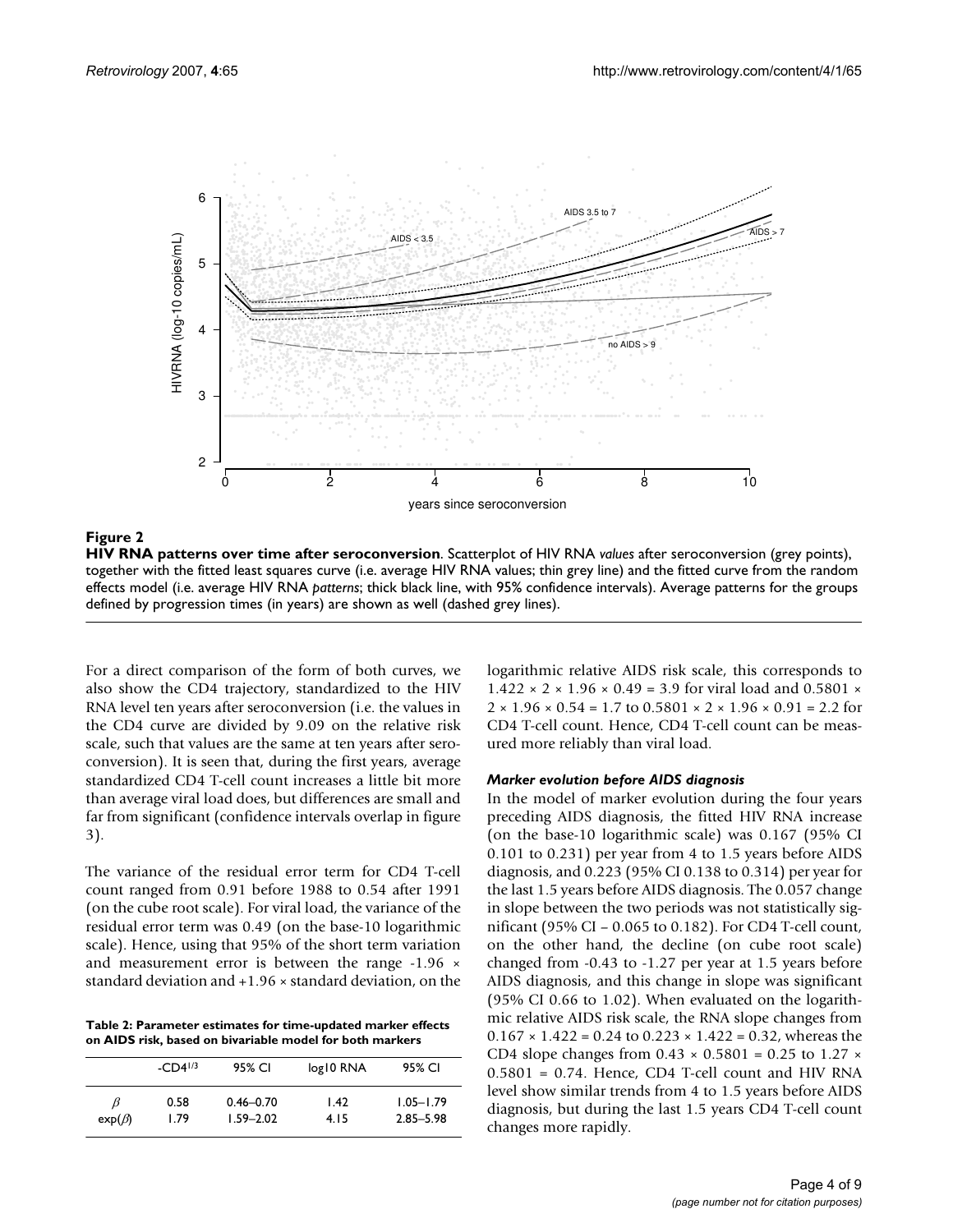

#### **Figure 3**

**Marker evolution on the AIDS hazard scale**. Average marker evolution after seroconversion, represented on AIDS risk scale (grey area: 95% CI). Left y-axis shows effects of fitted average marker patterns on AIDS hazard, relative to hazard at average values at seroconversion (656 cells/ $\mu$ L for CD4 T-cell count and  $10^{4.3}$  = 19952 copies/mL for HIV RNA level). Right y-axis shows corresponding fitted marker values over time after seroconversion. Dashed grey line shows CD4 effect standardized to HIV RNA value ten years after seroconversion (i.e. the CD4 curve is moved downward, such that it corresponds with the HIV RNA curve at ten years after seroconversion; the 95% CI is rescaled as well).

#### **Discussion**

The aim of the study was to reconsider the existence of a viral load setpoint and compare it with CD4 T-cell evolution after HIV seroconversion. This was done by modeling average trajectories for both markers and presenting results on a common scale as determined by AIDS risk. The HIV RNA setpoint theory has been characterized by three aspects: levels after the initial peak are predictive for subsequent disease progression, a stable plateau phase and an increase shortly before AIDS diagnosis.

Higher predictive value of viral load shortly after seroconversion was not analysed here, since this has been shown convincingly before [\[11](#page-8-0),12]. Note that also in the current analysis average HIV RNA level six months after seroconversion was more clearly associated with time to AIDS than CD4 T-cell count was. However, this result was based on a stratification of marker evolution by progression time to AIDS. In a genuine prediction model, stratification cannot be based on the future.

We modelled the longitudinal evolution of the markers using a scale that is related to AIDS progression. Our analysis showed that both markers revealed similar patterns over time after seroconversion: after a very gradual change in the first few years, the slope became increasingly steeper

longer after seroconversion. The same similarity between both markers was found when patients were stratified by progression time. Persons with slower AIDS progression had more stable values for both markers during the first years. Although shapes were similar, the average decline in CD4 count corresponded to a much larger change in AIDS risk than the average increase in viral load did. This difference does not mean that CD4 count has the larger predictive value for AIDS progression. In our model, the markers were used as dependent variables and their evolution was modelled over time. Marker patterns were averaged over all individuals, also the ones who developed AIDS shortly after seroconversion. In a predictive model, a future AIDS event is the dependent variable, and prediction at some point after seroconversion is based on marker values for individuals who are still AIDS free. In the time-dependent Cox analysis (table 2), the markers were used as predictors, but this model was only used to determine an appropriate scale for the longitudinal marker analysis. Actually, except for the first two years after seroconversion, during which viral load had higher predictive value, the markers have been shown to have similar predictive value for the probability to develop AIDS within three years [12].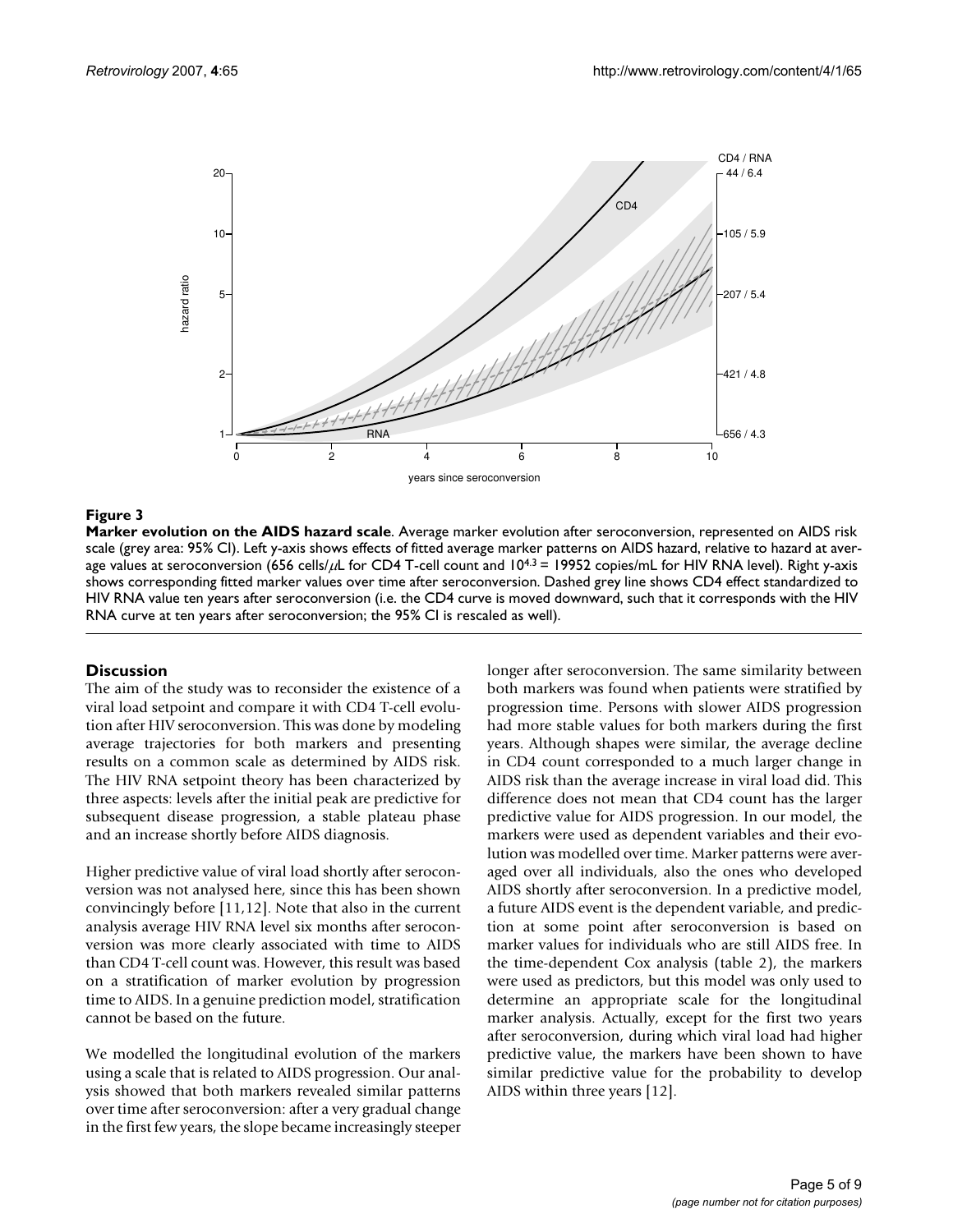With respect to the third part of the setpoint theory, an increase in HIV RNA level was present already several years before AIDS diagnosis, and this slope did not change significantly at 1.5 years before AIDS diagnosis. On the other hand, a strong biphasic pattern was present for CD4 T-cell count.

For the modeling of the CD4 trajectories, the cube root transformation was chosen for its better fit with the random effects model we used. As the same scale turned out to be useful when modeling AIDS risk as a function of CD4 count, it was employed also to present results in figure 1. With different clinically relevant end points, like death risk or probability to develop AIDS within a certain time span, a different scale might be more appropriate to present results. However, any clinically relevant scale that represents AIDS or death risk will reflect that changes in CD4 count are more important at low counts than at high counts (see also Geskus et al. [12], in which a fourth root transformation was used).

We argue against the use of cross-sectional methods and scatterplots to describe the marker evolution in situations where marker values affect dropout rate. Results were strikingly different from the longitudinal approach. Since HIV infected individuals with low CD4 T-cell count or high viral load have a higher probability to die of AIDS, slow progressors are overrepresented later after infection, such that curves are biased upwards for CD4 T-cell count and biased downwards for viral load. Also, for studies on the effects of cofactors on marker evolution, the longitudinal random effects approach is preferred. For example, the cross-sectional approach may find no difference in CD4 values between two groups due to cancellation of effects: AIDS mortality at low CD4 count may be higher in the group with the steepest decline, such that the average CD4 value is equal in both groups. Although statistical analyses of marker patterns usually use some sort of longitudinal model, the cross-sectional approach has been applied as well. This holds not only for natural history studies, but also for studies of treatment effect in which part of the study group dies during the trial [13].

We modeled the simultaneous evolution of CD4 and viral load using follow-up data from seroconversion until AIDS diagnosis. The total follow-up is about equal to the median time to AIDS (18 individuals had more than ten years of follow-up). Hence, our results show marker evolution only during the first half of the time-to-AIDS distribution. However, the setpoint theory for viral load was based on data with similar follow-up and introduction of HAART has prevented study of longer-term evolution in a natural history setting.

#### **Conclusion**

In summary, by using a common event (AIDS), we were able to directly compare evolution of CD4 T-cell count and HIV RNA level after HIV-1 seroconversion. Shortly after seroconversion, HIV RNA level is more predictive than CD4 T-cell count. However, a definition of setpoint based on the level reached shortly after the primary infection phase has little clinical relevance, since a date of seroconversion is unknown for most diagnosed HIV infected individuals. Also, the effect of sequential treatment interruptions cannot be evaluated based on the return to the personal setpoint level, if such level only exists shortly after seroconversion. Since both markers are frequently monitored as part of clinical care, more recent information on marker evolution is available. A setpoint, if defined as a stable level for several years, holds as much for CD4 T-cell count as for viral load, and only for a subgroup of HIV infected individuals. Such a setpoint does not preclude the need for frequent monitoring of viral load in making the decision to start HAART, since the stable phase may end at any time. Since CD4 T-cell count can be measured more reliably than viral load (a maximum of 2.2 versus 3.9), the end of the stable phase may be more dificult to detect for viral load, which makes frequent monitoring even more important for viral load than for CD4 T-cell count. The third aspect of the setpoint concerns the change from a stable phase to an increase in viral load shortly before AIDS diagnosis. We did not find a stable phase for any of the markers in the last four years before AIDS, but the evolution of CD4 T cell count is more biphasic than the evolution of HIV RNA.

## **Methods**

#### *Data*

We used data from two different sources, the Amsterdam Cohort Study (ACS) among homosexual men and the French ANRS SEROCO Cohort Study. Informed consent was obtained from all participants.

Started in 1984, the ACS has required that participants be free of AIDS-defining conditions at entry. In our analysis, we included those with a period between the last HIVseronegative test and the first HIV-seropositive test of not more than two years; we imputed their seroconversion date via conditional mean imputation [14]. Follow-up data from hospitals was added to ACS data.

The French SEROCO cohort started in 1988, has enrolled HIV-infected, non-haemophiliac adults referred from 17 hospitals and a network of private practitioners. For reasons of homogeneity, we analyzed only homosexual men from the cohort. Like the ACS men, they had no more than two years between the date of last HIV-seronegative test and date of first HIV-seropositive test. Their date of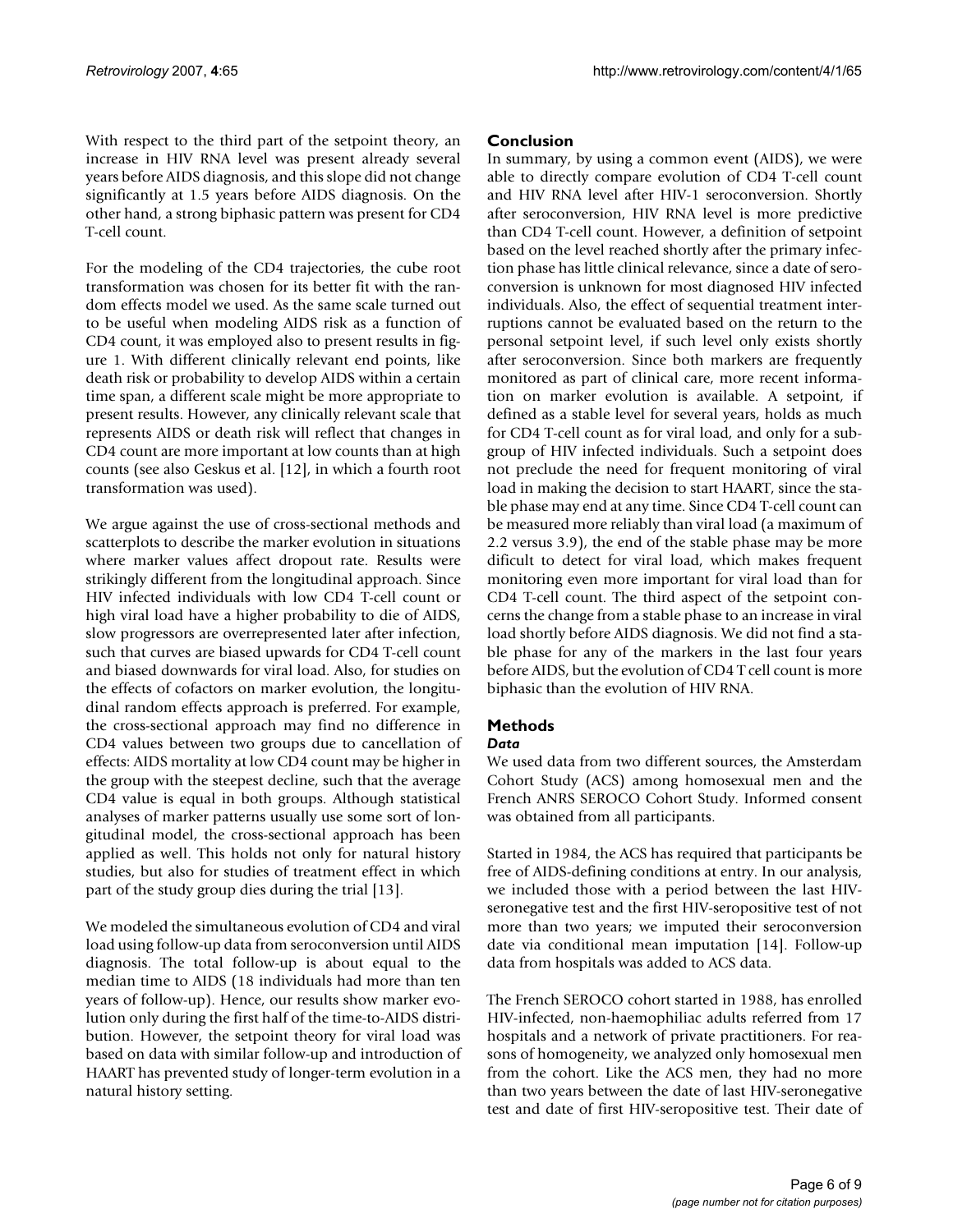seroconversion had been imputed as described in Hubert et al. [15].

Data was drawn from the start of each study until HAART was widely introduced in the two countries: July 1st, 1996 in the Netherlands and February 1st, 1996 in France. In total, we used data from 400 persons (126 from Amsterdam and 274 from France). The same data were previously used to investigate the causal pathways of the effects of age and three genetic cofactors on AIDS development [[16](#page-8-1)].

#### *Laboratory methods*

All CD4 lymphocyte counts were obtained prospectively. In Amsterdam, they were measured in one laboratory, where single indirect immunofluorescence staining on Ficoll-isolated peripheral blood mononuclear cells was used until May 1988 and thereafter a double direct staining method. The Coulter Epics flow cytometer was used until 1991, then replaced by a FASCAN. Each day, CD4 samples were compared with values from healthy HIVnegative controls. In France, CD4 T-cell count measurements originated from 17 laboratories, so changes in method occurred more gradually. All HIV-1 RNA levels were determined retrospectively from stored sera. In France, the three participating university labs used reverse transcriptase-polymerase chain reaction (Amplicor HIV-1 Monitor assay, Roche Molecular Systems, Neuilly-sur-Seine, quantification threshold 200 copies/mL). In Amsterdam, one laboratory performed all HIV RNA assays. Most (83.6%) of the measurements were based on the NASBA technique (NASBA HIV-1 RNA QT; Organon Teknika, Boxtel, The Netherlands, quantification threshold 1000 copies/mL). The remaining were based on the Amplicor (2.4%) or the Nuclisens (14%) technique. Since the Amplicor test gives lower values, a correction factor was applied (on base-10 logarithmic HIV-RNA scale:  $3.5-4.5$ :  $+0.04$ ;  $4.5-5.5$ :  $+0.22$ ;  $>5.5$ :  $+0.29$  [17]).

### *Statistical methods*

A bivariate quadratic random effects model was used to describe the simultaneous evolution of CD4 T-cell count and viral load after HIV-1 seroconversion (as in Geskus *et al*. [\[16](#page-8-1)]). The trajectory of each marker was thereby allowed to follow a polynomial trend over time since seroconversion, which can differ per individual. The six parameters per individual (the intercept, slope, and quadratic term for each marker) were assumed to originate from a multivariate normal distribution. The mean of this distribution yields the average trajectories at the population level. HIV RNA levels below the detection limit were treated as left-censored [18]. Since the viral load peaks shortly after infection, we allowed for a change in the slope of viral load evolution at six months after seroconversion (for CD4 T-cell count, no temporary drop was

seen in our data). We only used data from the pre-HAART era. Still, less potent anti-retroviral therapy (ART) may have had some temporary effect on marker evolution. The effect of ART was incorporated as in Hubert *et al*. [7]. Zidovudine monotherapy was allowed to affect both marker levels for one year, with a change in effect after six months. In the case of dual therapy, the second period lasted for nine months instead of six. Contrary to Hubert *et al*., effect sizes were estimated from our data. We included a calendar time effect for both average CD4 Tcell count and the variance of the residual (measurement) error term. Changes in 1988 and 1991 for Amsterdam correspond with changes in laboratory methods. For France, where CD4 data originate from different laboratories, we assumed a change in 1991, resulting in about equal number of measurements in both periods. Moreover, we allowed each laboratory to measure, on average, a different value for CD4 T-cell count (random laboratory effect). Since HIV RNA values were measured retrospectively within a short time period in only a few laboratories, no change occurred in laboratory method. Therefore, we assumed the standard deviation for the residual error term of viral load to remain constant. However, we included a calendar period effect on the overall level, since viral load was measured retrospectively from stored samples that may yield different values depending on their age. To describe the simultaneous evolution of CD4 T-cell count and viral load in the four years preceding AIDS diagnosis, a linear random effects model was fitted to the marker data from the subset of individuals with an AIDS diagnosis. In order to detect a change in marker trend shortly before AIDS diagnosis, the slope was allowed to change at 1.5 years before AIDS diagnosis.

In all random effects models, marker values were transformed in order to provide a better fit: the base-10 logarithm of viral load and the cube root of CD4 T-cell count (CD41/3) were used [19]. The clinically relevant marker scale on which results are evaluated was determined by modeling the effect of time-updated marker values on AIDS risk in a Cox proportional hazards model. Fitted marker values based on the random effects estimates were used, and functional form was established via low-rank thin-plate splines [20]. Marker evolution over time was depicted graphically such that changes in marker value that induce similar changes in relative AIDS risk have equal distance. Presence of a more or less stable level was investigated. Average curves were shown for the whole population and for four subgroups of individuals designated by their disease progression [9]: AIDS occurring <3.5 years, 3.5 to 7 years or >7 years after seroconversion, and AIDS-free for more than 9 years after seroconversion.

Also, results from this longitudinal approach, describing average marker *patterns*, were compared with our results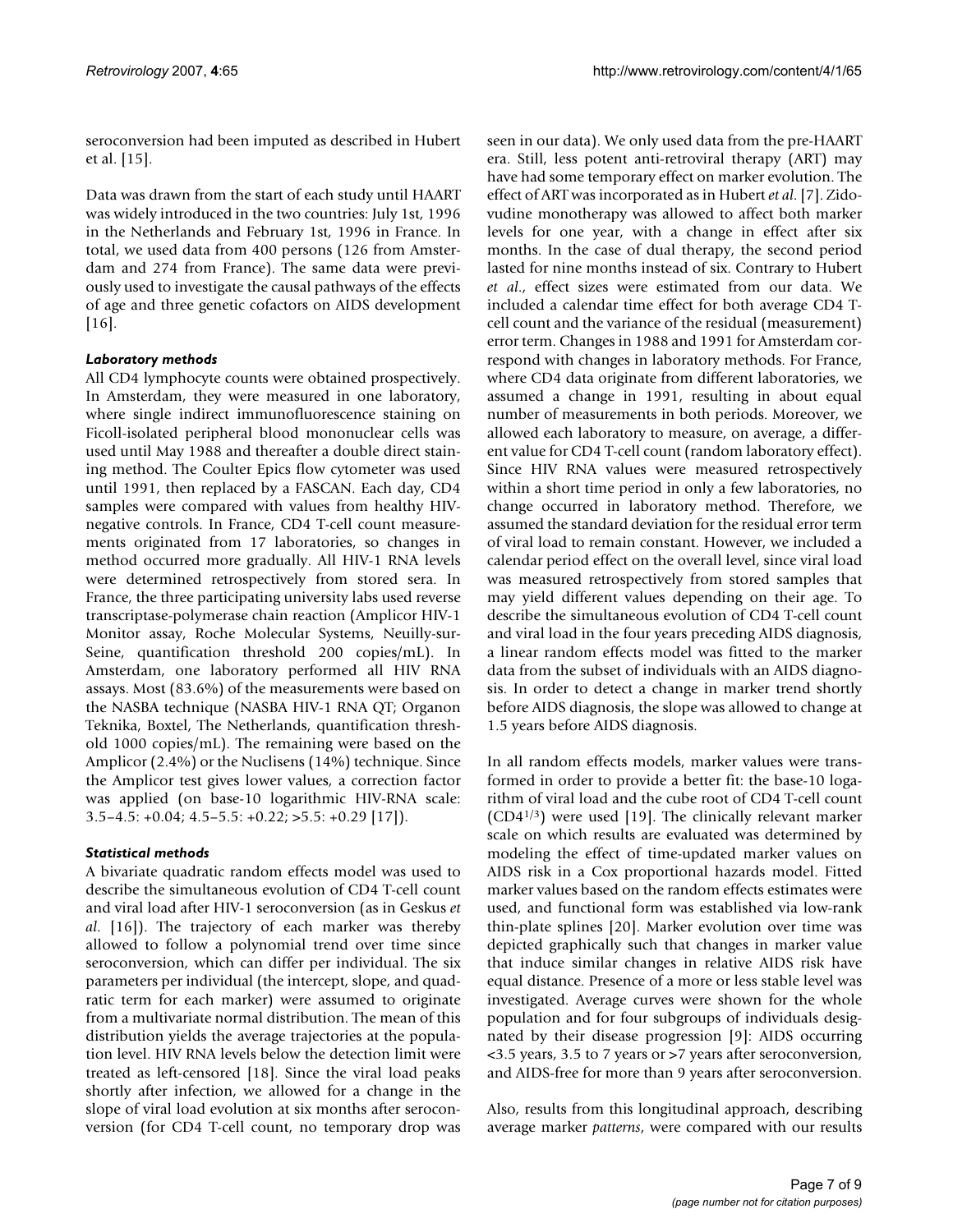from a repeated cross-sectional approach. The repeated cross-sectional approach summarizes the available marker *values* at each point in time for the individuals who are still alive and in follow-up: a least squares curve or a lowess curve is fitted through the scatterplot data [7[,21](#page-8-2),22]. In a discrete version of this approach, the mean or median marker value over time periods of equal length (usually a year) is computed and these values are connected over time [23-[25\]](#page-8-3). Whereas the repeated cross-sectional approach quantifies the change in average marker value over time, the longitudinal approach quantifies the average change in marker value over time; note the different position of "average".

CD4 T-cell count and HIV RNA level cannot be compared directly. However, using our AIDS risk scale, the average trajectories of the two markers were compared in one graph.

We used a Bayesian approach for estimation of the parameters, starting with non-informative priors. We used a random effects selection model similar to the one used by Faucett & Thomas [26], except that ours included the evolution of viral load. Posterior distributions were obtained via Markov chain Monte Carlo methods, using the Win-BUGS program [27,28]. Three chains were generated, based on different sets of starting values. Parameter estimates are the medians of the posterior distributions. The range from the 2.5% to the 97.5% quantile is used to quantify the uncertainty in the parameter estimates. This range can be interpreted as a 95% confidence intervals (CI) and will be referred to as such. If the value "zero" is outside this interval, the effect is seen as statistically significant.

#### *Model in formula form*

In formula form, the model for the concurrent evolution of the markers is

$$
\begin{pmatrix}\nCD4(t)^{1/3} \\
^{10}\log\text{RNA}(t)\n\end{pmatrix} = \begin{pmatrix}\na_1^i + b_1^i t + c_1^i t^2 + q_1^{\text{cal}} + z_1^{\text{ART}} + e_1(t) \\
a_2^i + b_2^i t + c_2^i t^2 + d_2 t I_{(t<0.5)} + q_2^{\text{cal}} + z_2^{\text{ART}} + e_2(t)\n\end{pmatrix}
$$

with

$$
(a_1^i, b_1^i, c_1^i, a_2^i, b_2^i, c_2^i)^T \sim \mathcal{N}((\alpha_1(1), \beta_1, \gamma_1, \alpha_2^{\text{site}}, \beta_2, \gamma_2)^T, \Sigma)
$$

$$
\alpha_1(\frac{1}{12}) \sim \mathcal{N}(\mu_F, \sigma_{lab}^2)
$$

$$
\alpha_1(1) = \mu_A
$$

$$
\epsilon_1(t) \sim \mathcal{N}(0, \sigma_{cal}^2)
$$

$$
\epsilon_2(t) \sim \mathcal{N}(0, \tau^2)
$$

and all  $\varepsilon_1$  and  $\varepsilon_2$  independent.  $\varepsilon_1$  and  $\varepsilon_2$  model measurement error and short-term variation. The  $a_k^i$ ,  $b_k^i$  and  $c_k^i$ ,  $k = 1$ , 2 describe the individual random effects. We allow the HIV-1 RNA level to have a different slope in the first six months after seroconversion (parameter  $\delta_2$ ). Finally, the effects of calendar period and ART use on CD4 T-cell count and HIV-1 RNA level are represented by  $\theta_k^{\text{cal}}$  and  $\zeta_k^{\text{ART}}$  .

The effect of the markers on the hazard of AIDS was described in a Cox model via

$$
\lambda^{\textnormal{i}}(t) = \lambda_0\big(t\big) \textnormal{exp}\big\{g\big(a_1^{\textnormal{i}} + b_1^{\textnormal{i}}t + c_1^{\textnormal{i}}t^2\big) + h\big(a_2^{\textnormal{i}} + b_2^{\textnormal{i}}t + c_2^{\textnormal{i}}t^2\big)\big\},
$$

where *g* and *h* describe smooth trends on AIDS risk for CD4 T-cell count and HIV RNA level, using low-rank thinplate splines [20].

#### **Competing interests**

The author(s) declare that they have no competing interests.

#### **Authors' contributions**

RG: main author, substantial contributions to conception and design, analysis and interpretation of data MP: substantial contributions to conception and design, analysis and interpretation of data JH: substantial contributions to analysis and interpretation of data FM: substantial contributions to conception and design and acquisition of data BB: substantial contributions to conception and design and acquisition of data CR: substantial contributions to conception and design JD: substantial contributions to conception and design LM: substantial contributions to conception and design, acquisition of data, and interpretation of data All authors read and approved the final manuscript.

#### **Acknowledgements**

We wish to thank Anneke Krol for the data management and Lucy Phillips for critically reading the manuscript.

This study was supported by a grant from the Ensemble contre le Sida (Fondation pour la Recherche Médicale-Sidaction; project 23025-00-09/AO10- 1) and the Dutch AIDS Fund (project 1618).

The Amsterdam Cohort Studies on HIV infection and AIDS, a collaboration between the Amsterdam Health Service, the Academic Medical Center of the University of Amsterdam, Sanquin Blood Supply Foundation and the University Medical Center Utrecht, are part of the Netherlands HIV Monitoring Foundation and financially supported by the Netherlands National Institute for Public Health and the Environment. The ANRS SEROCO Study Group is a collaboration funded by the Agence Nationale de Recherches sur le Sida et les Hépatites Virales (ANRS).

#### **References**

Henrard DR, Phillips JF, Muenz LR, Blattner WA, Wiesner D, Eyster E, Goedert JJ: **[Natural History of HIV-1 Cell-Free Viremia.](http://www.ncbi.nlm.nih.gov/entrez/query.fcgi?cmd=Retrieve&db=PubMed&dopt=Abstract&list_uids=7629984)** *JAMA* 1995, **274:**554-558.